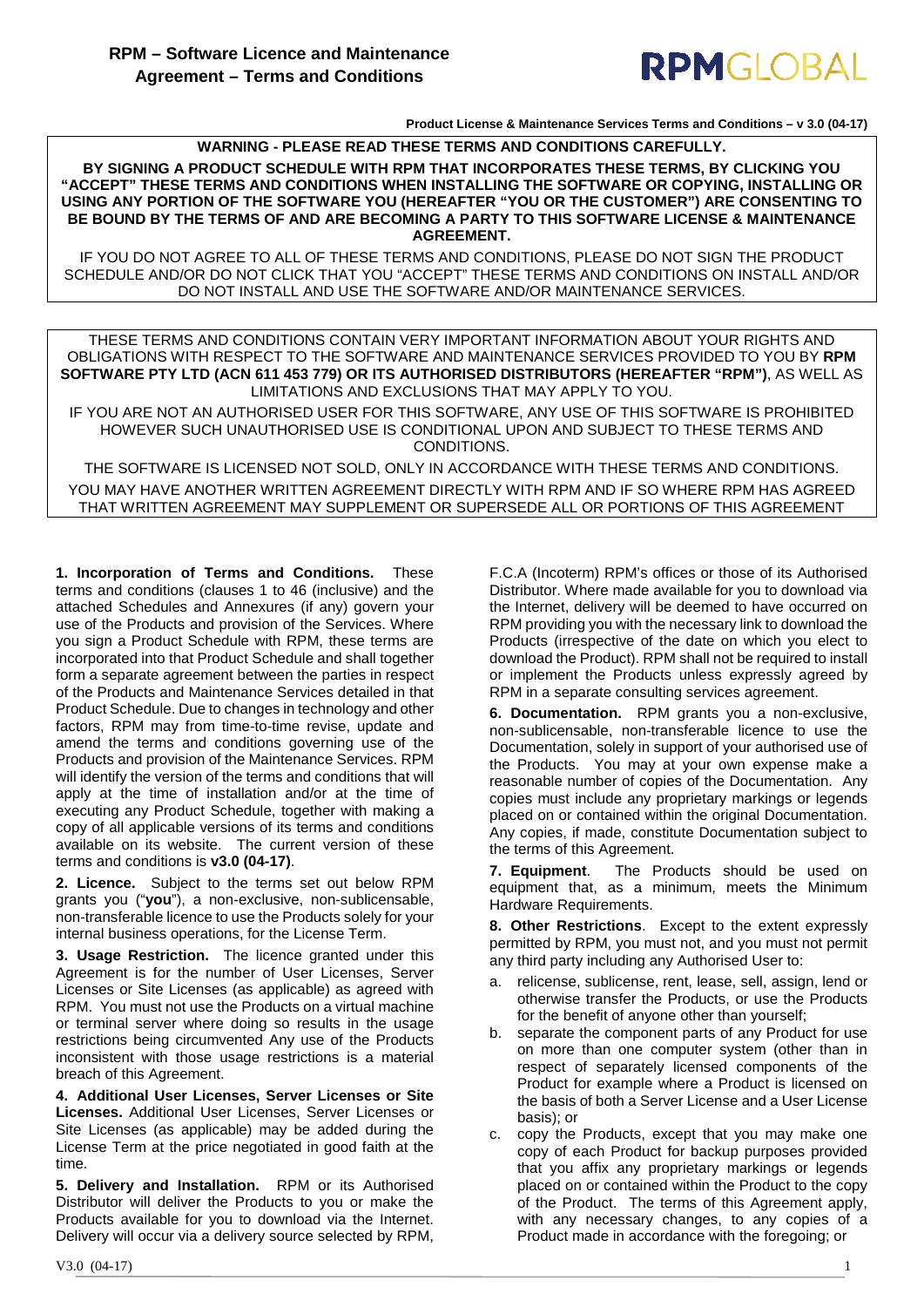- d. use the Products to provide any application service provider (ASP), hosted or bureau services or process the data of any third party not specifically authorised by RPM;
- e. use the Product to develop a product or provide a service that is competitive with the Product or any service provided by RPM; or
- f. directly or indirectly access or use any "non-public" application program interfaces (API's); being any API that RPM does not expressly make available for third party interface or access as further detailed in the Documentation released for each Product.

<span id="page-1-0"></span>**9. No Modifications.** Except to the extent permitted under applicable law, you shall not modify the Products or merge all or any part of the Products with any other software without RPM's express written permission. This Agreement applies to the Products as modified.

**10.No Reverse Engineering.** You shall not reverse assemble or reverse compile, or otherwise attempt to determine Source Code, protocols or trade secrets of any part of the Products, or directly or indirectly allow or cause a third person to do any of the foregoing. You may not attempt to circumvent any security measures incorporated in any Dongle (if any) provided with the Product. All works created in violation of this clause are derivative works of the Products, and you assign all right, title and interest in and to those derivative works to RPM.

**11.Security.** You shall be solely responsible for the use, supervision, management and control of the Products (including any Dongle (if any)) and Documentation. You shall ensure that the Products (including any Dongle (if any)) and Documentation are protected at all times from misuse or unauthorised use.

**12.Licence Fee.** You must pay RPM or the Authorised Distributor (if directed by RPM) the Licence Fee on the payment terms agreed with RPM. The licences granted under this Agreement will automatically be revoked in the event that you fail to pay the Licence Fee as set out above.

**13.Maintenance Services and Maintenance Fee**. Subject to payment by you of the Maintenance Fee, RPM and/or its Authorised Distributor will provide you with Maintenance Services in accordance with and subject to the terms set out in Schedule 1 to this Agreement. Unless otherwise agreed with RPM, the Maintenance Services shall commence on delivery of the Product and continue for an initial twelve (12) month maintenance period which shall automatically renew unless terminated pursuant to the terms of this Agreement. Unless terminated by either party by notice in writing in accordance with clause 10 of Schedule 1, or otherwise in accordance with clause [30](#page-2-0) of these terms and conditions, the Maintenance Services term shall automatically renew for successive 12-month periods with the Maintenance Fee adjusted annually in the manner detailed in clause 9 of Schedule 1. Your right to receive Upgrades of the Products is conditional upon the payment of all Maintenance Fees. RPM may charge additional License Fees and Maintenance Fees for any Third Party Products incorporated in an Upgrade. In the event that you have chosen to terminate Maintenance Services and then you wish to reinstate the Maintenance Services RPM may require you to pay a reinstatement fee as detailed in clause 11 of Schedule 1.

**14.Amended Terms and Conditions with Upgrades.** As a recipient of paid Maintenance Services you are entitled to receive Upgrades of the licensed Products as and when

RPM makes those Upgrades available to its customers under its product release cycle. You acknowledge that the terms and conditions governing the use of the upgraded licensed Products may be revised, updated and amended by RPM and revised terms and conditions may apply to use of any Upgrades to the licensed Products. The terms and conditions that apply to the licensed Products following any Upgrade may be materially different to the terms and conditions accepted by you at the time you originally licensed and installed the Product. RPM will identify the version of the terms and conditions that will apply to the Upgrade of the Product and will provide you with a "clickthru" version of those applicable terms and conditions that will apply to each Upgrade and the upgraded licensed Product, together with making a copy of all applicable versions of its terms and conditions available on its website. You expressly acknowledge and agree that your acceptance, installation and use of any Upgrade of the licensed Products (as and when released by RPM) and thereafter the upgraded licensed Product, will be governed by the version of the terms and conditions accepted by you at the time of installation of the Upgrade. All prior terms and conditions in respect of the Product shall be superseded and replaced at that time.

RPMGLOBAL

**15.IP Rights**. As between RPM and you, RPM retains all right, title and interest in and to the Products (including, to avoid doubt, all material and work product resulting from performance of Maintenance Services) and the Documentation, including without limitation, any copy or derivative work of, or modification to, any part of a Product or the Documentation. You will, if required, assign (or procure the assignment) to RPM all Intellectual Property rights in and to any derivative work of or modification to a Product or the Documentation. You must not take any action which would jeopardise or interfere with RPM's ownership of and rights with respect to the Products.

**16.Third Party software**.You acknowledge that some Products may be provided with Third Party Products. This is third party software which RPM cannot control and for, and in respect of, which RPM bears no additional responsibility or liability beyond that disclosed. In this regard, RPM acts as licensor of those Third Party Products on terms disclosed by RPM. RPM does not grant any additional rights, assume any obligations or make any representations or warranties in respect of any such Third Party Products other than as disclosed.

**17.Verification.** RPM may request and gain access to your premises for the limited purpose of conducting an inspection to determine and verify your compliance with the terms of this Agreement including but not limited to usage of the Products within the required usage restrictions. RPM will give you at least five (5) days advance written notice of any such inspection and will conduct the same during normal business hours in a manner that does not unreasonably interfere with your normal operations. In the event that such inspections identify your usage of the Products exceeds the relevant restrictions under this Agreement, then you must immediately pay to RPM (at RPM's then current list price) the additional License Fees and Maintenance Fees to reflect your actual use of the Products, together with RPM's costs of the inspection (including the fees of any professional advisers instructed by RPM to assist in the inspection). Your new license will become effective upon payment of such invoice.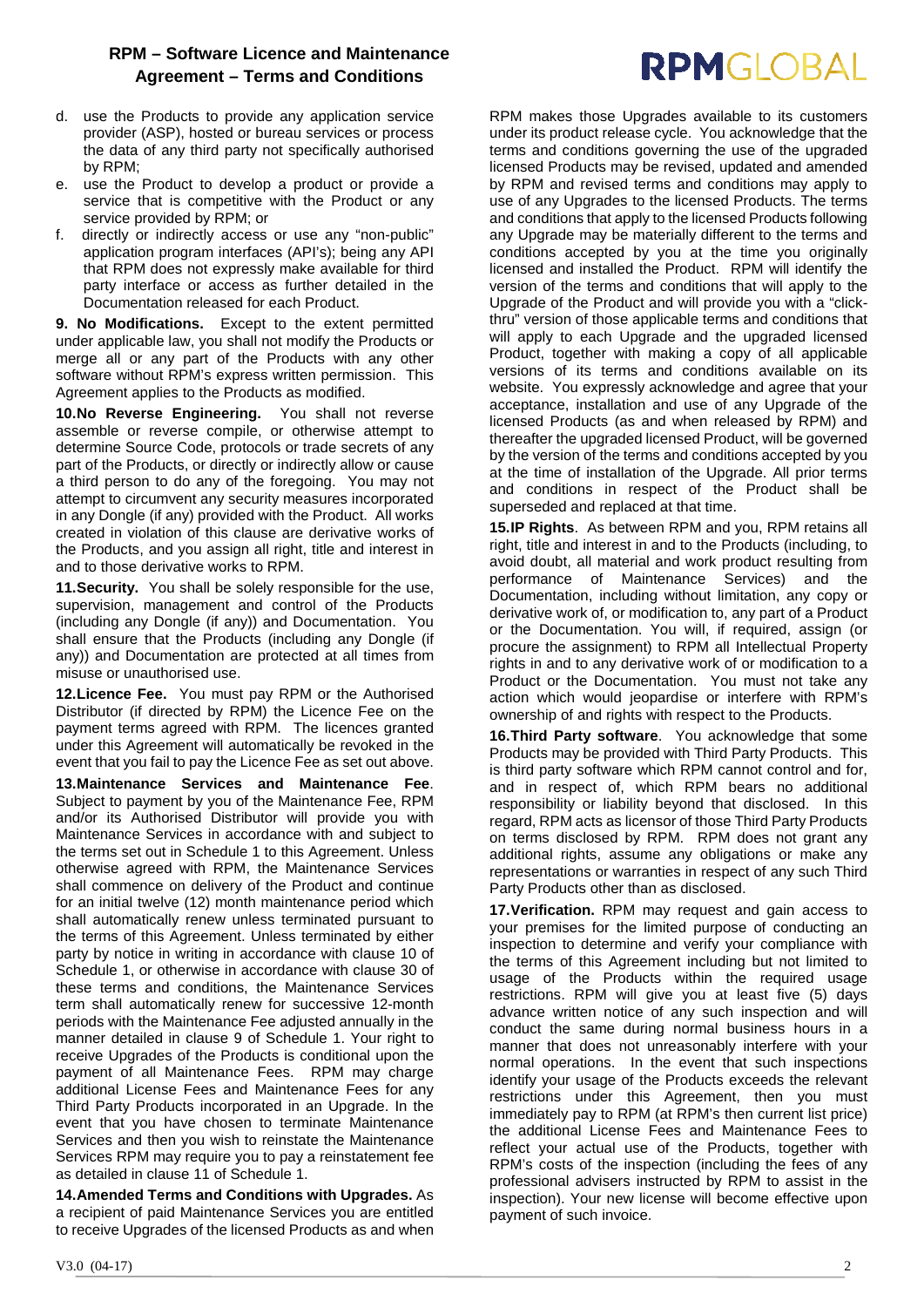**18.Taxes.** You will bear all Taxes and duties attributable to the licensing of the Products and the provision of Maintenance Services. In the event that withholding tax or royalty is payable or required to be withheld and paid to any authority in relation to any supply of the Products or Maintenance Services, you shall increase the amount of any payment to RPM so that the amount actually received by RPM is no less than the invoiced License Fee or Maintenance Fee (as applicable).

**19.Late payments.** Invoice amounts will be considered delinquent if not received by RPM within 30 days after the invoice date. Interest will be added to delinquent amounts at the rate of 1.5% per month (being 18% per annum) or the maximum amount allowed by law, whichever is less. Failure to make payment within the time limits set out in this clause is a material breach and excuses RPM from any performance under this Agreement. RPM may suspend or terminate the licence granted under this Agreement or the Maintenance Services for your failure to make timely payments after tendering 7 days written notice to you.

**20.Confidential Information.** The Products and Documentation, including all Error Corrections, Upgrades and all other materials supplied as part of Maintenance Services, constitute confidential information of RPM and its licensors. You must not disclose or make available the Products or the Documentation to any third party, except as otherwise expressly permitted by RPM. RPM agrees to maintain the confidentiality of any information you provide to RPM during the Maintenance Services or otherwise under this Agreement and not to provide that information to any third party or use that information other than as required in order to provide the Maintenance Services or license the Products under this Agreement.

**21.Warranty Disclaimer.** RPM does not warrant that the Products or the Maintenance Services will be free from defects or errors. The Products and Maintenance Services are provided "as is" and RPM gives no warranty as to their use, fitness for purpose, accuracy or performance, nor as to the results generated therefrom. Whilst you are receiving Maintenance Services, with respect to any Errors that you report, you agree that RPM's sole and exclusive obligation and your sole and exclusive remedy is for RPM to use commercially reasonable efforts to correct such Errors in accordance with RPM's maintenance obligation as set out in Schedule 1 to this Agreement. The warranty in this clause is, to the extent permitted by law, in lieu of all other warranties, express, implied, or statutory, regarding the Products and Maintenance Services, including any warranties of merchantability, fitness for a particular purpose, title, and subject to claus[e 22](#page-2-1) non-infringement of third party rights.

<span id="page-2-1"></span>**22.Third Party infringement claims.** RPM agrees to defend and indemnify you from any successful claims from any third party that your use of the Products or receipt of the Maintenance Services infringes the copyright of that third party, provided that you promptly notify RPM of any such claim, give RPM the right to control the defence of such claim and (at RPM's cost) fully cooperate with RPM in the defence and settlement of such claim. The foregoing obligation does not apply to any claim arising out of or relating to:

- a. use of other than the then-current, unaltered version of the Product;
- b. any use other than in accordance with this Agreement or the Documentation;
- RPMGLOBAL
- c. any use or combination of a Product with any non-RPM software, equipment or material, if such infringement would have been avoided but for such use or combination;
- d. any third party software or hardware;
- e. any modification or alteration to a Product not made by RPM; or
- f. any use of the allegedly infringing Product after RPM has supplied you non-infringing alternative.

You acknowledge and agree that the foregoing obligation constitutes RPM's sole and exclusive obligation and your sole and exclusive remedy in respect of any claims of infringement of third party rights.

**23.Indemnity.** You agree to indemnify RPM against any loss or damage RPM may suffer or incur in respect of any claim or action by any User, including any Authorised User who is not your employee, agent or subcontractor, an Approved Entity or any third party that arises as a result of:

- a. any use of any modifications made by you under claus[e 9;](#page-1-0)
- b. use of the Products in combination with other goods or software not specifically approved by RPM;
- c. use of the Products in a manner or for a purpose not reasonably contemplated or authorised by RPM; or
- d. any transaction entered into by you relating to the Products without RPM's consent.

**24.Indemnity – Unauthorised Users.** You agree to indemnify RPM against any loss or damages RPM may suffer or incur in respect of any claim or action by any Unauthorised User who is not your employee or any other third party that arises as a result of use of the Products.

**25.Liability - Products.** To the extent permitted by law, RPM's total aggregate liability to you in connection with the Products or the use of the Products for any damages or loss is limited to an amount equivalent to the initial Licence Fee paid under this Agreement.

**26.Liability** - **Maintenance Services.** To the extent permitted by law, RPM's total aggregate liability to you in connection with Maintenance Services for any damages or loss is limited to an amount equivalent to the amount of the Maintenance Fee paid under this Agreement for the annual maintenance period in which the claim arose.

**27.Exclusion**. RPM's liability to you and any Authorised User, Approved Entity or third party for any lost profits, revenues, savings, data or goodwill, or for any indirect, consequential, special, exemplary or incidental damages, is expressly excluded.

**28.Liability limitation and exclusion.** The provisions of clauses 25, 26 and 27 apply to any cause of action in respect of such liability including breach of contract, breach of statutory duty, tort (including negligence) or otherwise.

**29.Representations.** You warrant that you have not relied on any representation made by RPM which has not been stated expressly in this Agreement, or upon any descriptions, illustrations or specifications contained in any document including catalogues or publicity material produced by RPM. You acknowledge that to the extent RPM has made any representation which is not otherwise expressly stated in this Agreement, you have been provided with an opportunity to independently verify the accuracy of that representation.

<span id="page-2-0"></span>**30.Termination.** RPM may terminate this Agreement immediately by written notice if you or any Authorised User uses the Products in breach of this Agreement. Upon such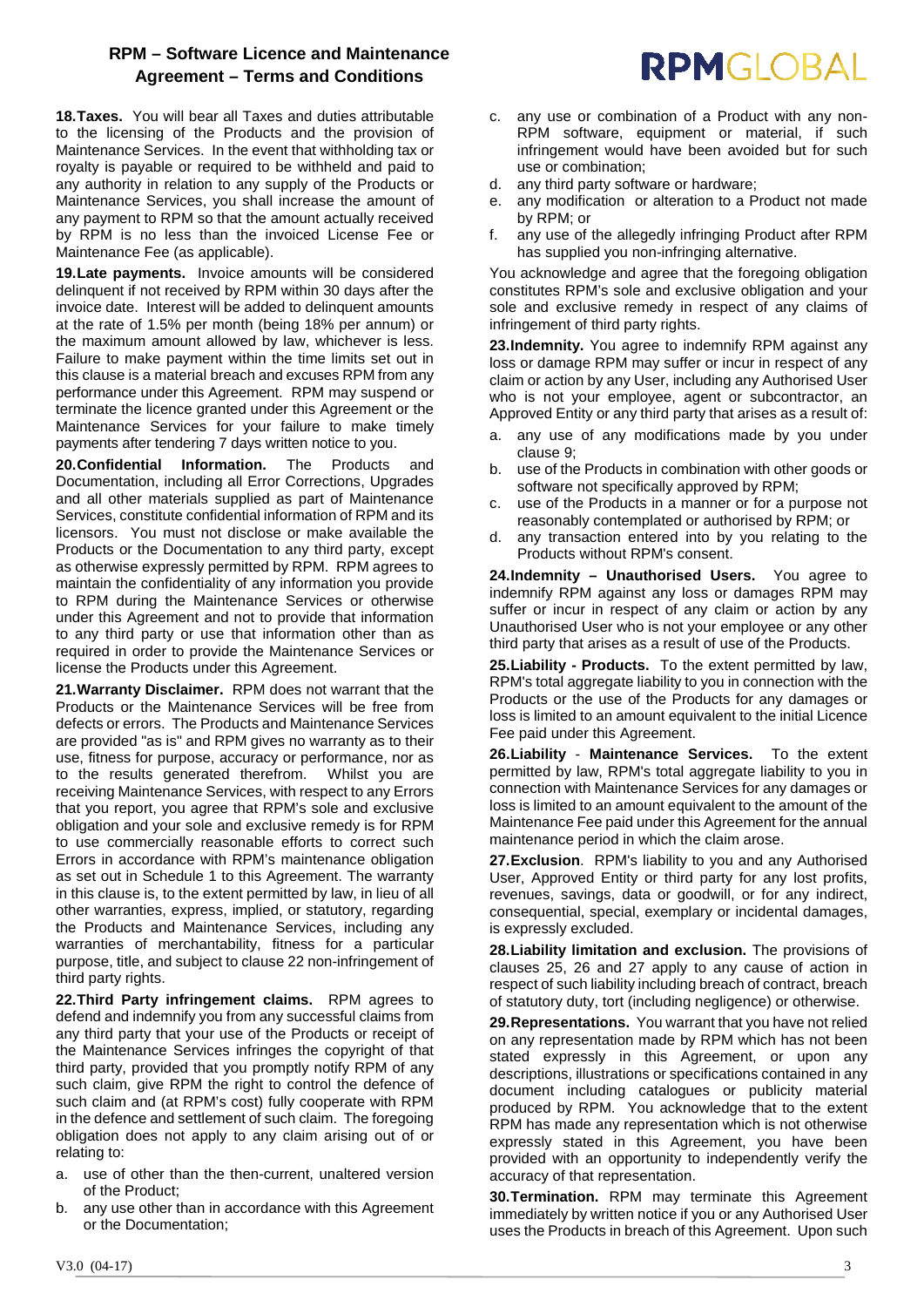termination, the licenses granted herein will automatically terminate and you must uninstall the Products, deliver to RPM (or, at RPM's option destroy) all copies of the Products and the Documentation under your, and all Authorised User's, possession or control and deliver to RPM a certificate stating that all copies of the Products have been removed and returned or destroyed.

**31.Implied terms.** RPM expressly excludes any implied terms in respect of the Products, Documentation or Maintenance Services, including, without limitation, any implied term, guarantee or warranty as to fitness for purpose. Where legislation implies into this Agreement any guarantee, condition or warranty, and that legislation avoids or prohibits provisions in a contract excluding or modifying the application of, or exercise of, or liability under such guarantee, condition or warranty, the guarantee, condition or warranty shall be deemed to be included in this Agreement. However, RPM's liability for any breach of such guarantee, condition or warranty shall be limited, at RPM's option, to one or more of the following:

- a. if the breach relates to goods, the replacement or repair of the goods, the supply of equivalent goods or the payment of the cost of replacing or repairing the goods or of acquiring equivalent goods; or
- b. if the breach relates to services, the supplying or cost of having supplied the services again.

<span id="page-3-0"></span>**32.Dispute resolution.** In the event of any dispute, claim, cause of action, disagreement or "pass-through" claim for indemnification and/or contribution arising from or relating to this Agreement, the parties will consult and negotiate with each other in good faith and, recognizing their mutual interests, attempt to reach a just and equitable resolution satisfactory to both parties.

If the parties do not reach a resolution of the matter within 30 days, then the parties agree to submit the matter to mediation in Brisbane, Australia in accordance with The Institute of Arbitrators & Mediators Australia Mediation Rules. If the dispute has not been settled pursuant to those Rules within 45 days following the filing of a "notice of dispute" or within such other period as the parties may agree, then to the fullest extent permitted by law:

- a. the claim will be brought and tried in the judicial jurisdiction of the courts of Queensland Australia; and
- b. the prevailing party will be entitled to recovery of all reasonable costs incurred, including staff time, court costs, lawyers' fees and other claim-related expenses.

Any action, claim, lien, or legal dispute that RPM initiates relating to delinquent payments is not subject to the requirements set out in this clause [32.](#page-3-0)

This clause [32](#page-3-0) continues in force even where this Agreement has been fully performed, terminated or rescinded or where the parties or any of them have been discharged from the obligation to further perform this Agreement for any reason.

**33.Delays.** RPM is not responsible to you or anyone else for any failure to provide the Products or any of the Maintenance Services if the failure is due to a cause outside RPM's control. RPM will tell you if there is a delay that will affect the Products or any of the Maintenance Services and the cause of the delay.

**34.Governing law.** This Agreement is governed by the laws of the State of Queensland, Australia. The parties submit to the jurisdiction of the courts of that place. The United Nations Convention on Contracts for the International Sale of Goods does not apply to this Agreement.

RPMGLOBAL

**35.Notices.** Notices under this Agreement must be in writing and delivered to the addressee.

**36.Assignment.** You may not assign, novate or sublicense this Agreement or any or your rights or obligations under this Agreement without RPM's prior written consent. RPM may consent to the assignment or novation of this Agreement by you subject to any conditions it chooses to impose. RPM may assign this Agreement and any of its rights and obligations under this Agreement. Any change of control of the Customer shall be deemed to be an assignment requiring the consent of RPM under this clause.

**37.Entire Agreement.** This Agreement sets out the entire understanding of the parties with respect to the subject matter hereof. You agree that any terms and conditions attached to, contained within or referenced in any purchase order you may issue, regardless of when such purchase order may be issued, do not and will not apply to the subject matter of this Agreement.

**38.Severability.** If any provision of this Agreement is held to be illegal or unenforceable, then the remainder of this Agreement has full force and effect and the parties will in good faith negotiate to replace the illegal or unenforceable term with a term which carries out the parties' intentions to the greatest lawful extent.

**39.Amendment.** This Agreement may not be modified or amended except in a writing signed by both parties.

**40.No Waiver.** A provision of this Agreement or a right created under it may not be waived except in writing, signed by the party to be bound. No waiver of any breach will be construed to be a waiver of any subsequent breach of the same or any other provision.

**41.Publicity.** You consent to RPM naming your organisation, using your organisation's logo, and providing a general description of the Products used by you in any marketing material issued by RPM.

**42.Export Control.** Without limiting any other clause of this Agreement, RPM may refuse to deliver a Product, and may immediately terminate this Agreement if the Product is used or proposed to be used at any site that is illegal, sanctioned or otherwise restricted, by any regulations administered by the Commonwealth of Australia, US Department of Treasury's Office of Foreign Assets Control (OFAC), the export administration regulations (EAR) administered by the US Department of Commerce's Bureau of Industry and Security (BIS) or similar; or if you or any of your agents, officers, directors, or employees are identified as being engaged in proliferation or as a restricted party on any of the lists maintained by the Australian or US Government including but not limited to the Denied Persons List, Unverified List, Entity List, Specially Designated Nationals List, Debarred List, Nonproliferation Sanctions and General Order 3 to Part 736. You will defend, indemnify, and hold harmless RPM from and against any violation of such laws or regulations or breach of this condition by you, your officers, directors, or employees.

**43.Open Source.** The Products licensed may include or incorporate third party source code or software which is licensed under the open source initiative licenses including but not limited to Apache, BSD, GNU General Public License (GPL), GNU Library or "lessor" General Public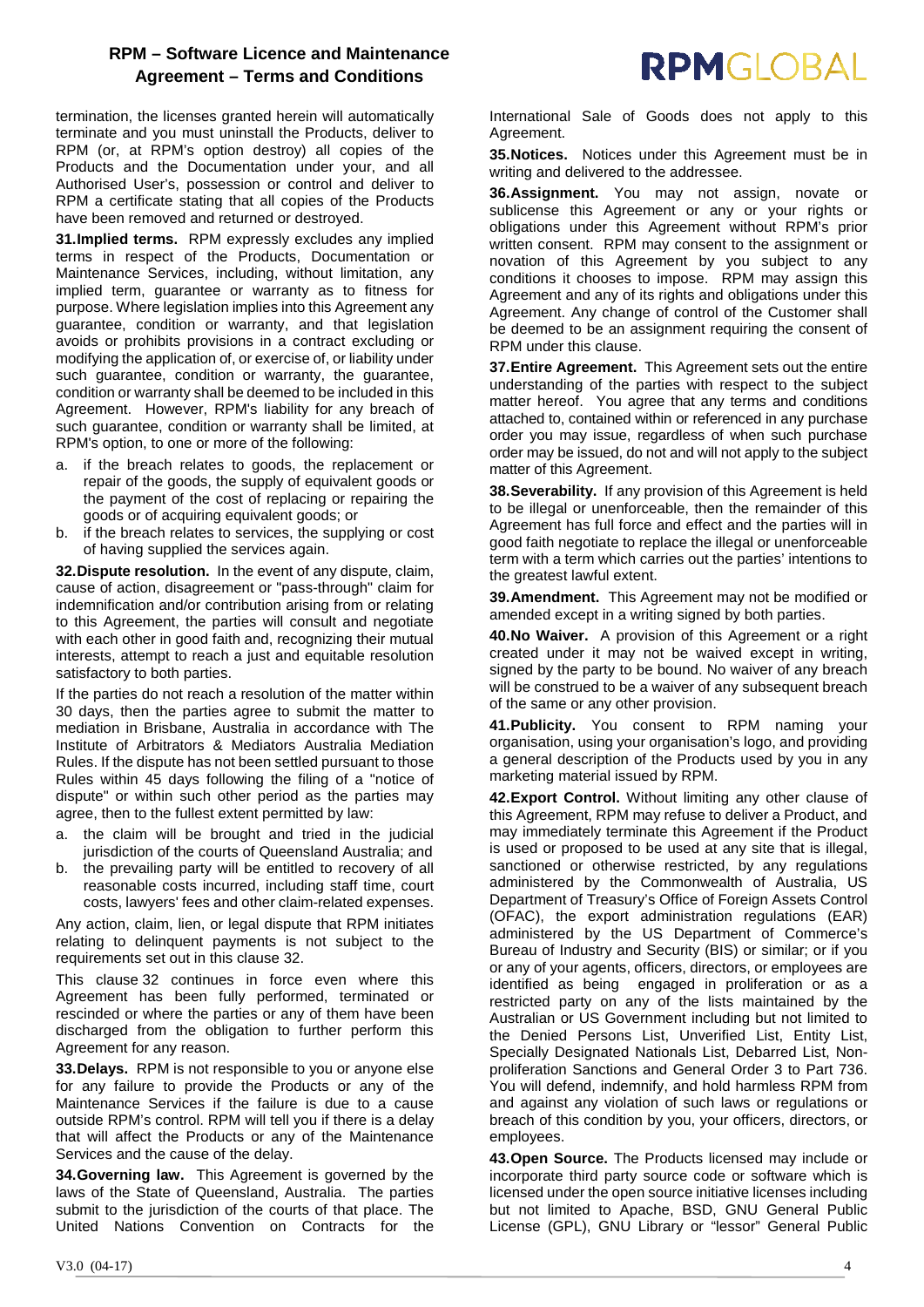License (LGPL), MIT license, Mozilla Public License, Common Development & Distribution License, Eclipse Public License, Boost Software License, zlib/libpng license (Zlib) and any other similar royalty-free/open source license (collectively, the Open Source Licenses and Open Source Software). Wherever Open Source Software is provided RPM shall use reasonable endeavours to identify the Open Source Software and applicable Open Source License that applies in the Documentation provided with the Product. This Agreement does not modify or abridge any rights or obligations you may have in Open Source Software under applicable Open Source Licenses. Any use of Open Source Software outside of your licensed use of applicable Product is subject to the rights and obligations under such third party technology's Open Source License. Open Source Software programs that are separate from RPM Products are provided as a courtesy to you and are licensed solely under the relevant Open Source License.

**44.Language.** Unless otherwise agreed with RPM, reference to any Product or Documentation refers to the non-localised English language version of that Product or **Documentation** 

**45.Definitions.** The following terms when used in this Agreement have the following definitions:

**"Approved Entity"** means the entities advised by you to RPM at the time of purchase of the Products.

**"Authorised Distributor"** means a third party partner authorised by RPM to distribute the Products and/or provide the Maintenance Services and or issue the Invoice for payment of the Licence Fee and Maintenance Fee to you which may include RPM, an Authorised Distributor, a related company within the RPM group of companies or any other third party approved by RPM as disclosed by RPM to you.

**"Authorised User"** means any Users that use, access, display, run, or otherwise interact with the Product at any given time. The Users must be employees, agents or subcontractors of the Approved Entity.

"**Commencement Date**" means the commencement date as set out in any Product Schedule entered into with RPM or otherwise is the date you purchase the Product from RPM.

"**Concurrent User**" means the number of Authorised Users of a Product that may concurrently access the Product at any one moment in time.

"**Computer**" means any personal computer, workstation or server containing one or more central processing units and/or one or more graphic processing units.

"**Documentation**" means the user guides and manuals for installation and use of the Products that RPM provides to you.

"**Dongle**" means in respect of a Single User software Product a hardware device provided with the Product that is required to operate the Product.

"**Error**" means a reproducible defect in a Product that results in a failure of the Product, when used in accordance with RPM's instructions, to function substantially in accordance with the Product's specifications. An Error does not include any failure to achieve a particular result, target or solution.

"**Error Correction**" means either (a) a bug fix, patch, work around or other modification for a Product that corrects an Error or (b) a procedure or routine for a Product that eliminates the practical adverse effect of an Error.

# **RPMGLOBAL**

"**Intellectual Property**" includes all present and future rights conferred by statute, common law or equity in or in relation to any copyright, all proprietary rights in relation to inventions (including patents), registered and unregistered trademarks, designs, circuit layouts, business and domain names and all other proprietary rights resulting from intellectual activity in the industrial, commercial, scientific, literary or artistic fields.

"**Licence Fee**" means the licence fee for the Products, as set out in any Product Schedule entered into with RPM or otherwise is the fee you have agreed with RPM to pay for use of the Products.

"**License Term**" is the period as set out in any Product Schedule entered into with RPM or otherwise is in the absence of agreement otherwise with RPM shall be perpetual.

"**Maintenance Fees**" means those amounts payable by you for the provision of Maintenance Services, as set out in any Product Schedule entered into with RPM or otherwise as agreed at the time of purchase and adjusted annually in accordance with the terms of this Agreement.

"**Maintenance Services**" means the support and maintenance services for Products that RPM provides to you under this Agreement as detailed in Schedule 1 to these terms and conditions.

**"Minimum Hardware Requirements"** means the minimum requirements for equipment on which the Products are licensed to run, as notified by RPM to you from time to time.

"**Named Users**" means the number of specifically named and identifiable Authorised Users that may access the Software;

"**Non-Error**" has the same meaning given to that term in Schedule 1 to this Agreement.

"**Products**" means the object code versions of the computer software products agreed to be licensed by RPM to you (including any Products expressly set out in any Product Schedule entered into with RPM) and may include a Dongle (if any), and the term Product includes the object code versions of any Error Corrections or Upgrades for those products supplied to you under this Agreement.

"**Product Schedule**" means a schedule executed by the parties which if entered into forms the separate agreement as detailed in clause [1.](#page-0-0)

"**Schedule of Triage**" means the schedule of triage set out in Schedule 2 to this Agreement.

"**Server License**" means a Product that is installed and running on a server owned or controlled by the Customer that Authorised Users of that Customer are licensed to access. A separate server license is required for each production instance of the Product running on the server including any virtual machine instance.

"**Single User**" means a specified number of Users of a Product that may access a single installation of a Product on a Computer which may be accessed by a single User using the supplied Dongle.

"**Site License**" means a Product that is restricted to use with Users located at and/or performing work related to a specified Customer site or operation.

"**Source Code**" means the human-readable version of a software Product that can be compiled into executable code.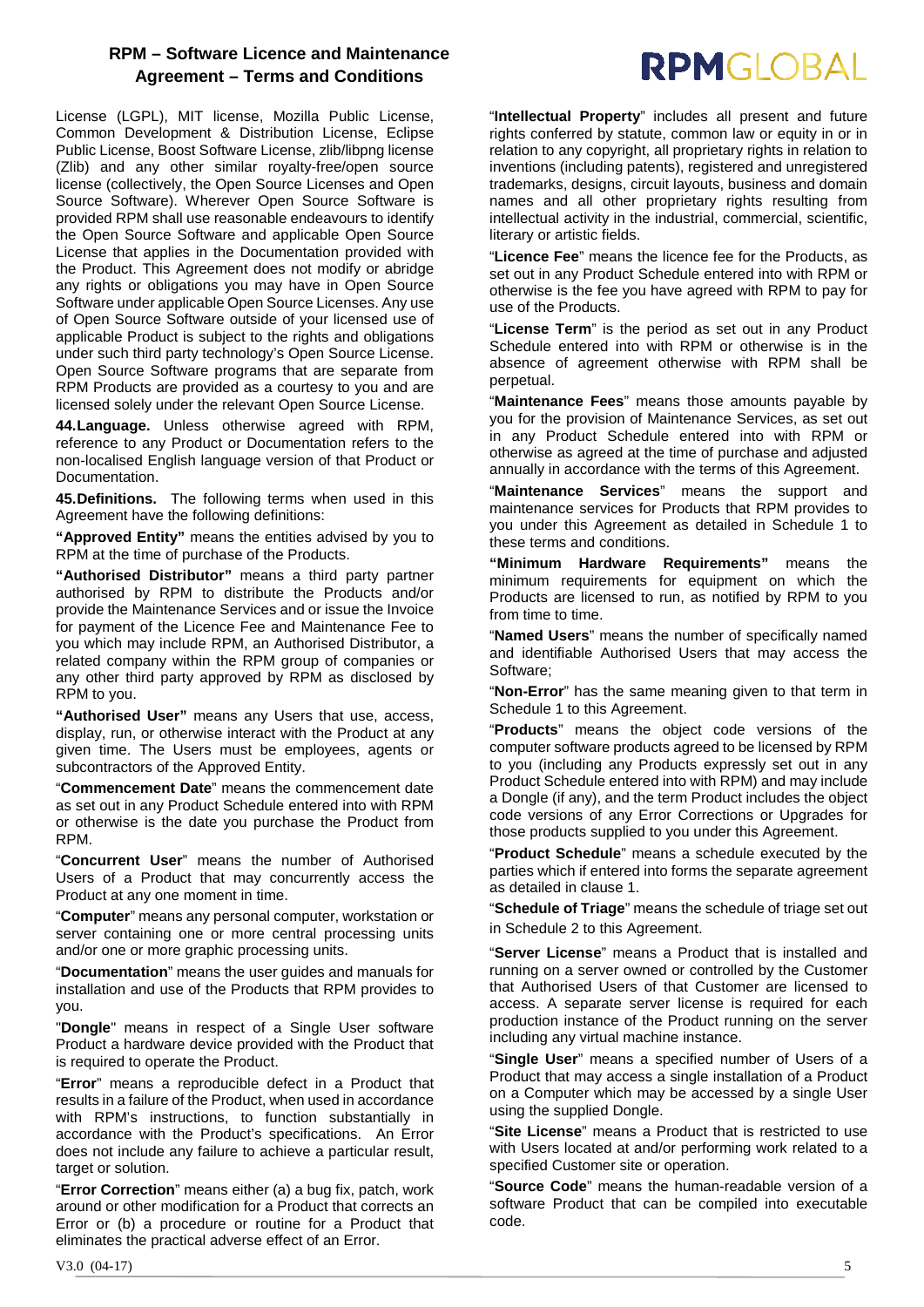"**Tax**" means any tax, levy, impost, deduction, charge, rate, duty or withholding which is levied or imposed by a government authority (local, State, Federal or otherwise) from time to time, including any stamp, value added, goods and services or transaction tax, duty or charge, excluding taxes on profit or capital gains.

"**Third Party Product**" means a software Product owned or licensed by a third party other than RPM.

"**Unauthorised User**" means any User that is not specifically authorised to use the Product.

"**Upgrade**" means a revision or release of a Product that RPM generally releases to its end user customers receiving Maintenance Services from RPM. An Upgrade does not include a release of another product or module that is not part of the Product licensed to you .

"**User**" means a natural person using the Products to perform activities related to their employment furthering<br>your internal business purposes.

"User Licenses" means a Product licensed that is restricted to a specified number of Concurrent Users, Named Users or Single Users as agreed with RPM.

### <span id="page-5-0"></span>**46.Interpretation.** 46.1 Reference to:

- a. one gender includes the others;
- b. the singular includes the plural and the plural includes the singular;
- c. a person includes a body corporate;
- d. a party includes the party's executors, administrators, successors and permitted assigns;
- e. a statute, regulation or provision of a statute or regulation ( "**Statutory Provision** ") includes:
- i. that Statutory Provision as amended or re -enacted from time to time; and
- ii. a statute, regulation or provision enacted in replacement of that Statutory Provision; and
- f. money is to Australian dollars, unless otherwise stated.
- 4 6.2 "Including" and similar expressions are not words of limitation.
- 4 6.3 Where a word or expression is given a particular meaning, other parts of speech and grammatical forms of that word or expression have a corresponding meaning.
- 4 6.4 Headings and any table of contents or index are for convenience only and do not form part of this Agreement or affect its interpretation.
- 4 6.5 A provision of this Agreement must not be construed to the disadvantage of a party merely because that party was responsible for the preparation of this Agreement or the inclusion of the provision in this Agreement .
- 4 6 . 6 If a party consists of more than one person, this Agreement binds each of them separately and any two or more of them jointly.
- 4 6 . 7 An obligation, representation or warranty in favour of more than one person is for the benefit of them separately and jointly.
- 4 6 . 8 A party which is a trustee is bound both personally and in its capacity as a trustee.

### **RPMGIOBAL**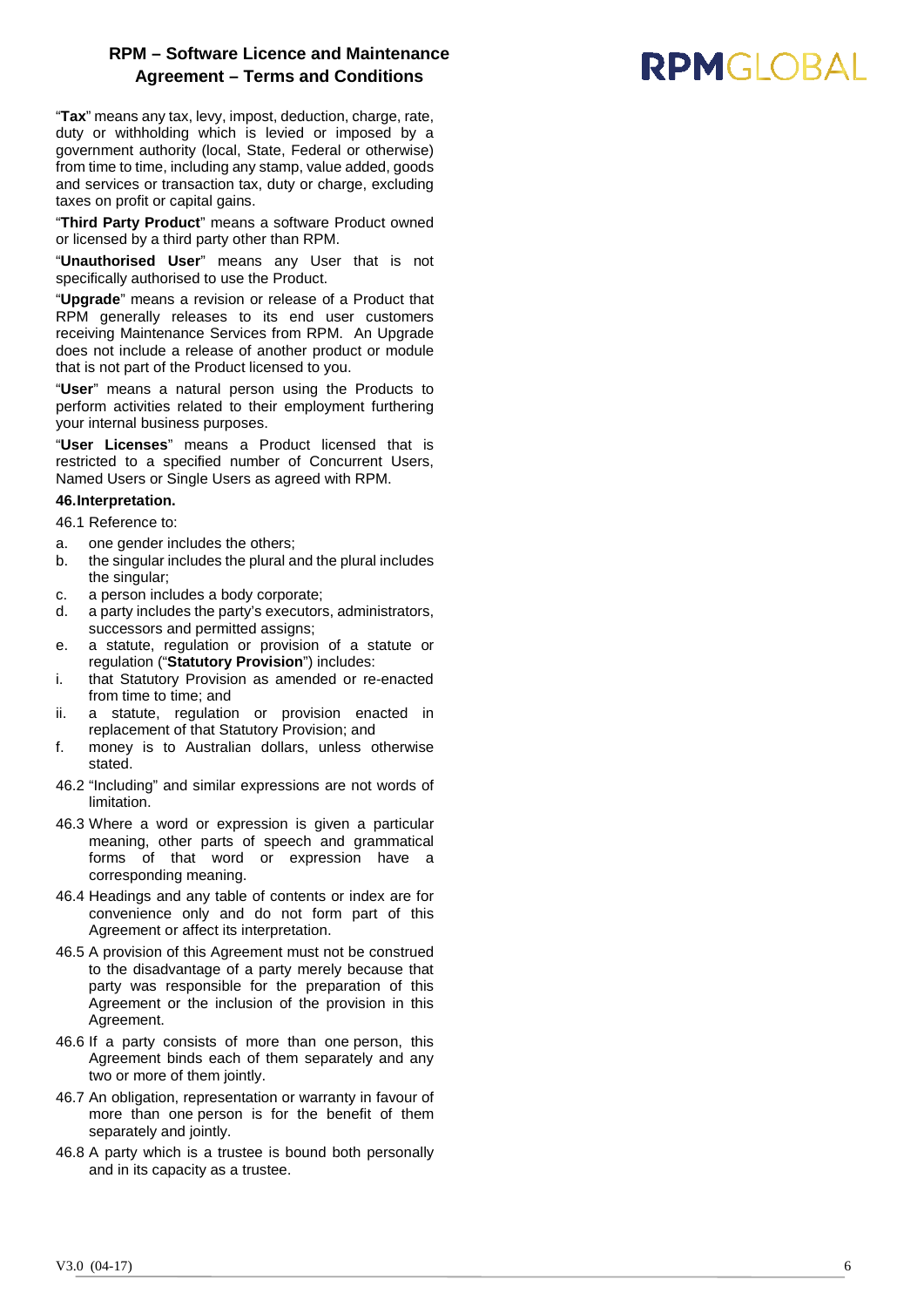## **RPMGIOBAL**

#### **Schedule 1 - Maintenance Services**

- <span id="page-6-0"></span>**1. Support hours and Error reporting.** RPM Software Pty Ltd (RPM) and/or its Authorised Distributor will provide you with telephone support during normal business hours of 8:00am to 5:00pm AEST, Monday through Friday but excluding public holidays or such other times agreed with RPM. You must report each Error you experience to RPM or its Authorised Distributor using the RPM support portal (the web portal maintained by RPM for recording and tracking the status of Errors) provided by RPM or if that portal is not provided by reporting the Error to the service centre phone number, facsimile number or e-mail address notified by RPM, or at such other number or address as RPM may designate from time to time. You must include with each such Error report sufficient information to enable RPM and/or its Authorised Distributor to reproduce and verify the Error. RPM is not responsible for actioning Errors that are not logged correctly in accordance with this process.
- <span id="page-6-1"></span>**2. Error Corrections.** RPM or its Authorised Distributor will acknowledge each Error report and will use commercially reasonable efforts to reproduce and verify reported Errors and provide Error Corrections. RPM and/or its Authorised Distributor shall endeavour to triage each reported Error in accordance with the Schedule of Triage detailed in Schedule 2. The Customer acknowledges that additional paid consulting services may be required if you would like RPM to install and configure any Error Corrections and if RPM agrees to provide those services, it will be documented in a separate agreement between the parties.
- **3. Diagnosis of Non-Error.** The parties acknowledge that RPM and/or its Authorised Distributor may be required to conduct a diagnosis when verifying the Error under paragraphs [1](#page-6-0) and [2](#page-6-1) of this Schedule 1. For the purpose of this Agreement, Maintenance Services extend to include any such diagnosis. RPM and/or its Authorised Distributor is not obligated to provide any services in respect of a problem or issue that is not an Error or is a request for advice ("**Non-Error**") under this Agreement. Where RPM elects to provide support for Non-Errors, RPM will charge its time and costs of providing that Non Error support separately to the Customer under a separate agreement.
- **4. Upgrades.** RPM will provide you with access to Upgrades if and when RPM makes any such Upgrades generally available to its end user customers receiving Maintenance Services from RPM. The Customer acknowledges that additional paid consulting services may be required if you would like RPM to install and configure the Upgrades and if RPM agrees to provide those services, it will be documented in a separate agreement between the parties.
- **5. Part of Products.** All Error Corrections and Upgrades constitute part of the Products, and those Error Corrections and Upgrades are subject to the terms of this Agreement. You agree to comply with these terms in respect of any Error Corrections and Upgrades.
- **6. Limitations.** RPM and/or its Authorised Distributor is not obligated to provide Maintenance Services where:
	- a. A Product has been modified, changed or damaged by any person or entity other than RPM;
	- b. You have not paid Maintenance Fees when due;
	- c. You have not used the Products on equipment with the Minimum Hardware Requirements;
	- d. You have not installed and implemented any Error Corrections or Upgrades that RPM and/or its Authorised Distributor has supplied; or
	- e. Maintenance Services are necessary due to:
		- i. failure of computer hardware, equipment or third party software;
		- ii. your negligence or the negligence of any person other than RPM;
		- iii. your failure to comply with the terms of this Agreement;
		- iv. operator errors, or use of Products by anyone who is not suitably qualified and adequately trained;
		- v. attempted maintenance by an unauthorised person,
		- vi. improper or unauthorised use of a Product,
		- vii. merging or combining a Product with any hardware or software not expressly authorised by RPM; or
		- viii. use of computer programs other than the Products.
- **7. Exclusions.** Unless agreed in a separate agreement with RPM, Maintenance Services do not include:
	- a. training of your staff;
	- b. installation of the Product on your Computer or system;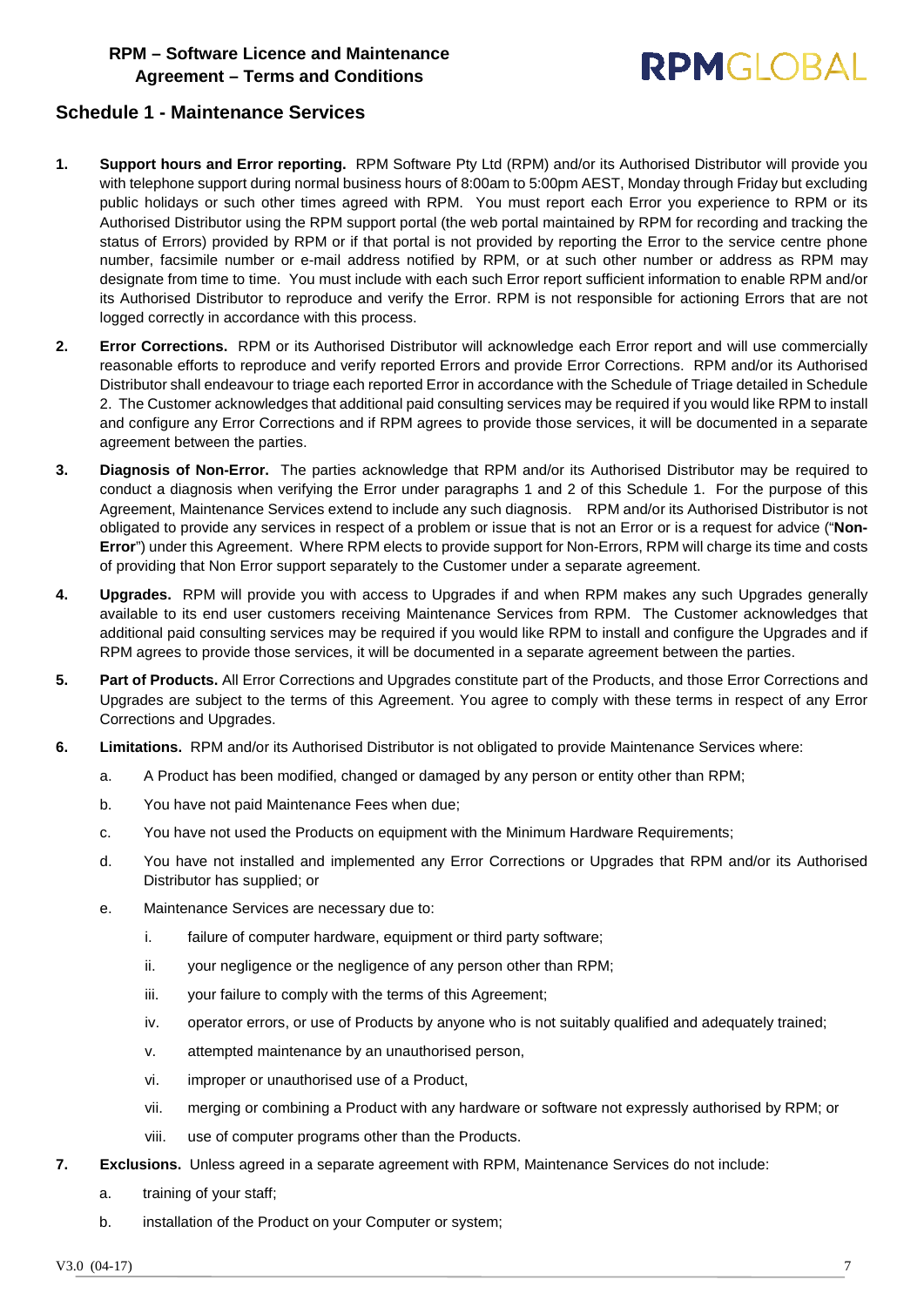

- c. development or ongoing maintenance of non-core software customisations or customer specific configurations or amendments to the Products that were delivered as a part of the implementation of the Product in the Customer's system that do not form part of an Upgrade;
- d. ongoing support of the adaptors, connectors and integration points between RPM Products and third party products (for example SAP) where any Error arises due to any changes in any third party products or changes in any configuration settings in third party products or in the Customer's system outside of the Products;
- e. building, enhancing, fixing or supporting the software models (including pro-formas) used or generated within the Products; or
- f. script writing, advance configuration, specialist consulting services, equipment maintenance, faults not associated with Products, or supply of or maintenance to accessories, supplies, consumables or associated items, whether or not manufactured or distributed by RPM.
- **8. Your responsibilities.** You are responsible for:
	- a. promptly accepting and implementing all Error Corrections and Upgrades. RPM may discontinue the provision of Maintenance Services in the event you refuse to accept and implement any Error Correction or Upgrade;
	- b. cooperating and assist RPM in the provision of Maintenance Services, and RPM is not liable to you for any failure to perform under this Agreement if such cooperation or assistance is not provided or is incomplete, inaccurate or untimely;
	- c. nominating internal product experts (champions) who are adequately trained on the Product to respond to day to day technical and user questions. The internal product experts (champions) should be the first step for Product assistance before an Error is reported to RPM.
	- d. providing training to new Users on the Products or requesting RPM to provide that training;
	- e. upon request from RPM, providing RPM with remote access to the environments where the Product is installed (e.g. development, test and production environments) with administrator access rights. Where that access is provided the Customer acknowledges that RPM may access their installation at any time to:
		- i. validate performance of the Product and perform health checks;
		- ii. investigate if a potential Errors exist; and
		- iii. extract analyses to validate the number of Users; and
		- iv. implement Error Corrections.
	- f. providing and maintaining the hardware and system architecture in accordance with RPM requirements, including the servers (e.g. thin Customer servers, web servers, application servers, database servers), the network, and maintaining adequate disaster recovery procedures.
	- g. maintaining the non-RM side of any adaptors and interfaces;
	- h. ensuring that all Users are registered individually (and where licensed as a Named User that those Users are registered in their own name and multiple Users do not log into the Product using the same user name), that the number of Users does not exceed the number licensed and that requirements for additional Users are communicated to RPM; and
	- i. ensuring that the recommended application and database maintenance guidelines are followed, including but not limited to the database administration and SQL Server optimisation, database backup and recovery strategy, SQL Server security settings (including SSRS, SSAS), database and application server disk configurations and unsupported database modifications. The Customer must not make any changes to any database schema.
- **9. Maintenance Fees.** Maintenance Fees are paid in advance. Payment for each maintenance term is due and payable within 30 days of the date of RPM's or the Authorised Distributor's invoice. Except as otherwise agreed with RPM, and for clarity, RPM reserves the right to increase the annual Maintenance Fees for any renewed maintenance term and will give you advance notice in writing of such increase. RPM may, on not less than ninety (90) days written notice to you prior to any renewal charge an additional premium to continue to support a version of the Product if that version of the Product is not one of the two most recent major releases of the Product made available to customers by RPM.
- **10. Your right to terminate.** Unless terminated by either party by notice in writing, which notice must be received by the other party at least 90 days prior to the anniversary of the commencement date of the then current Maintenance Services term, or otherwise in accordance with clause [30](#page-2-0) of the terms and conditions, the Maintenance Services shall